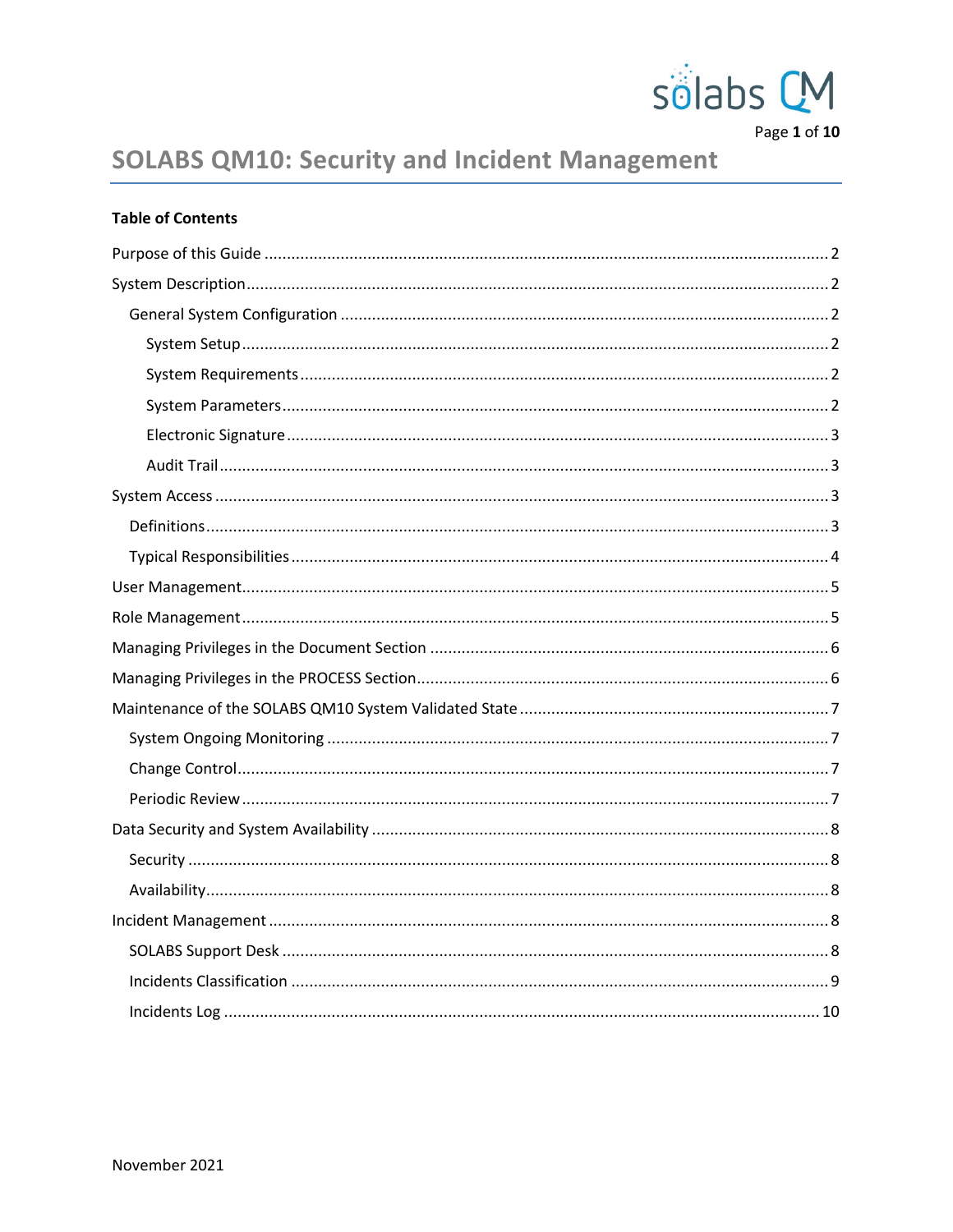

# <span id="page-1-5"></span>**Purpose of this Guide**

This guide is intended for SOLABS QM10 System Owners who perform advanced setup, maintenance and administration activities in **SOLABS QM10**. It provides information on how Security and Incident Management is handled for SOLABS QM10 and can be used as a template for creation of a local Security and Incident Management document.

# <span id="page-1-4"></span>**System Description**

SOLABS QM10 is a fully integrated Enterprise Quality Management System (EQMS) software solution developed specifically for Life Sciences companies. SOLABS QM10 is a Web-based system deployed on a server-side setup. A Web-browser provides the interface to the system users, so no software needs to be installed on the users' workstations. SOLABS QM10 is mostly a server-end system. The system creates and maintains GxP-regulated electronic records and thus requires compliance with U.S. FDA regulations 21 CFR Part 11, Electronic Records, Electronic Signatures. The records (documents, training records, change control process steps, etc.) generated in the system remain in it for the whole life cycle.

The SOLABS QM10 system is composed of the Core software – QM Essentials - for the management of documentation and auditing with additional capability to deploy training management and quality processes such as Change Control, Deviations, Complaints, etc.

#### <span id="page-1-3"></span>**General System Configuration**

#### <span id="page-1-2"></span>**System Setup**

SOLABS QM10 is a web-based application accessed through a URL. Usernames and passwords are unique for each user.

#### <span id="page-1-1"></span>**System Requirements**

SOLABS QM10 is an internet-based application which requires the following end-user components and settings:

- Web Browser (define as per client)
- Other (define as per client)

#### <span id="page-1-0"></span>**System Parameters**

The following system parameters are set as defaults in SOLABS QM10 and can be adjusted during initial configuration of the client environment:

- Session time out delay is 15 minutes.
- Password requirements for hosted Production environments are established in Password Management and applied as Users create their passwords (unless an available SSO option such as Microsoft Azure, Onelogin or Okta are chosen deployed).
- Accounts are locked after 5 invalid login/e-Signature attempts.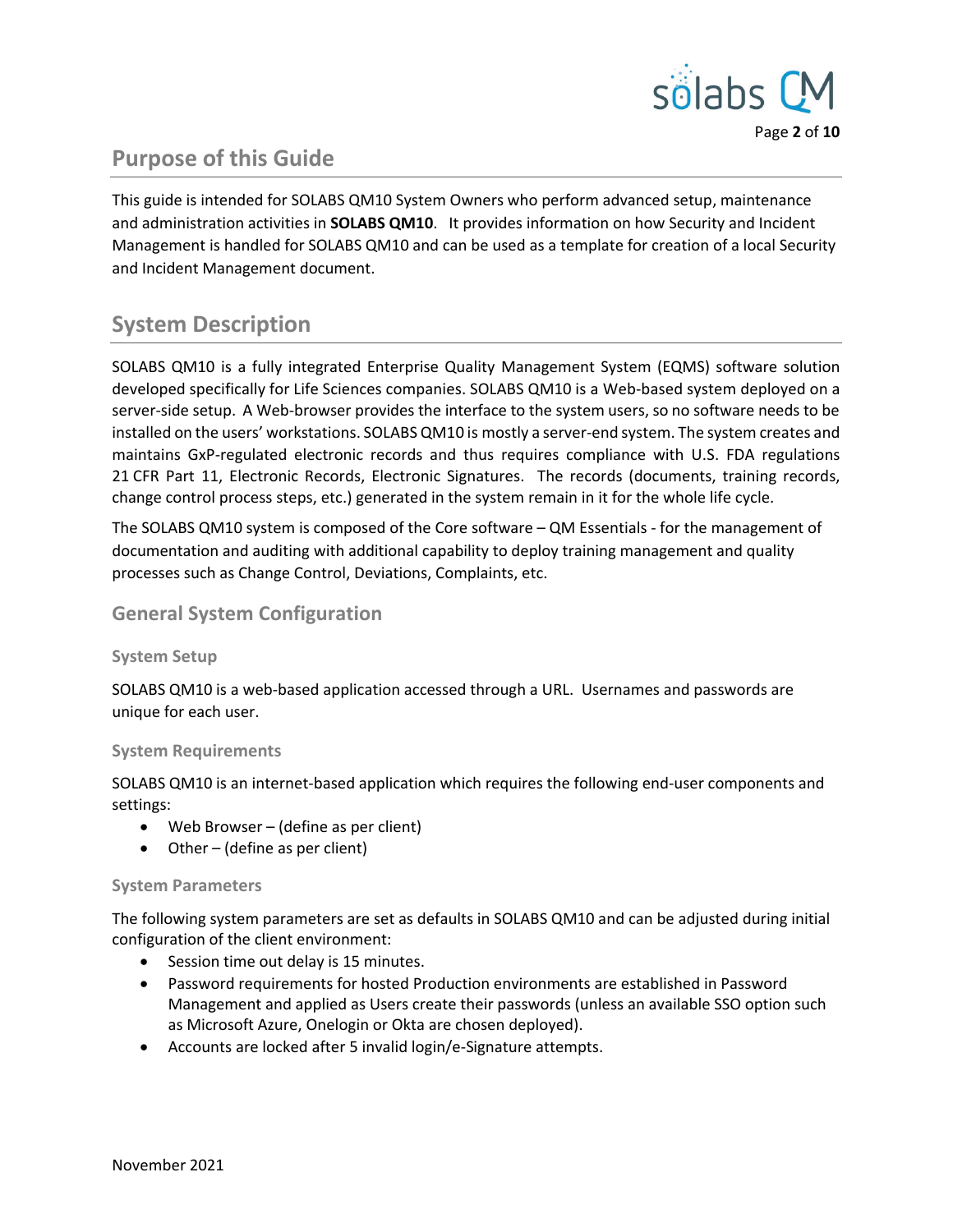

#### <span id="page-2-3"></span>**Electronic Signature**

Electronic signature (dual authentication) is required for the following activities:

- Confirming a Training Assignment
- Approving a Document
- Signing off on a Process Step

#### <span id="page-2-2"></span>**Audit Trail**

SOLABS QM10 includes a pre-configured audit trail on Users, Documents, Training Activities and Processes. The audit trail is accessible to users with the appropriate level of privileges.

### <span id="page-2-1"></span>**System Access**

The **SETUP** section is used to manage **System Access** and **System Parameters**. It is available to Users who have been assigned the System Role of **SOLABS System Administrator**.

#### <span id="page-2-0"></span>**Definitions**

- System Owner: The system owner is the individual responsible for the implementation, operation, maintenance, and retirement of an information system.
- SOLABS System Administrator: Individual(s) identified by the Management deemed as having the appropriate level of expertise to successfully administer the software and is therefore assigned the applicable System Administration Roles in SOLABS QM10 (SOLABS System Administrator, SOLABS Document Administrator, SOLABS Training Administrator, SOLABS Help Desk).
- User: A user account, here called User, is a mechanism by which the software identifies different persons who use the software.
- Role: A role is a named grouping of that can be assigned to users in SOLABS QM10. Roles can be used to manage document privileges, assign training and manage access to process workflow steps.
- Incident: Any event which is not part of the standard operation of SOLABs QM10 and which causes, or may cause, an interruption to, or a reduction in, the quality of the related functionality. Incident also includes standard service requests.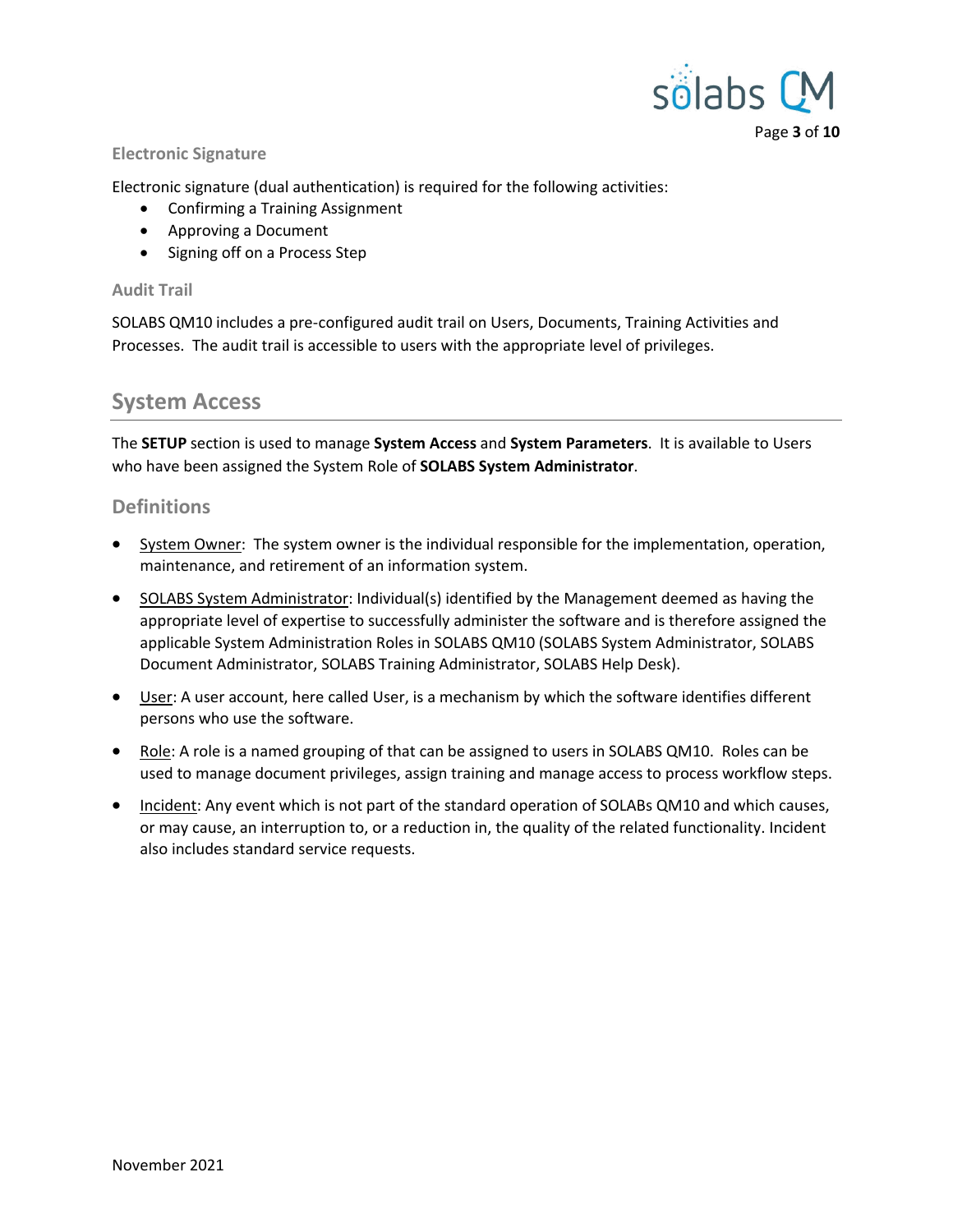

Page **4** of **10**

# <span id="page-3-0"></span>**Typical Responsibilities**

| <b>Function</b>                        | <b>Responsibilities</b>                                                                                                                                                                     |  |  |  |
|----------------------------------------|---------------------------------------------------------------------------------------------------------------------------------------------------------------------------------------------|--|--|--|
| SOLABS System Owner<br>& Administrator | Ensure the computerized system is configured, validated, used, and<br>maintained in a manner consistent with written policies, procedures, and<br>regulations.                              |  |  |  |
|                                        | Manage system upgrades/fixes                                                                                                                                                                |  |  |  |
|                                        | Manage change control                                                                                                                                                                       |  |  |  |
|                                        | Define procedures<br>$\bullet$                                                                                                                                                              |  |  |  |
|                                        | Set System support and incident management.                                                                                                                                                 |  |  |  |
|                                        | Has a full knowledge of the Set-up section, and is assigned the System and<br>Document Administrator roles in SOLABS QM10 in order to:                                                      |  |  |  |
|                                        | Maintain the Security Roles in accordance with the organizational<br>٠<br>chart                                                                                                             |  |  |  |
|                                        | Manage the configuration of the system (Roles, Users, Document<br>Types, Document Workflow Templates, PDF Rendering Templates,<br>System Configuration, System Attributes and Custom Lists) |  |  |  |
|                                        | Manage privileges on folders and documents<br>٠                                                                                                                                             |  |  |  |
| IT                                     | Provide resources for the computerized systems validation and<br>٠<br>maintenance.                                                                                                          |  |  |  |
|                                        | Ensure the network infrastructure is consistent with policies,<br>procedures, and regulatory expectations.                                                                                  |  |  |  |
|                                        | Support system owner with incident management.                                                                                                                                              |  |  |  |
|                                        | Unlock users.                                                                                                                                                                               |  |  |  |
| <b>Document Coordinator</b>            | Has a full knowledge of the Document section, and is assigned the SOLABS<br>Document Administrator role in SOLABS QM10:                                                                     |  |  |  |
|                                        | Process Document Control Requests from request until document<br>approval.                                                                                                                  |  |  |  |
|                                        | Manage folder structure.<br>٠                                                                                                                                                               |  |  |  |
| <b>Training Coordinator</b>            | Has a full knowledge of the Training section in SOLABS QM10 and is<br>assigned the SOLABS Training Administrator role in SOLABS QM10:                                                       |  |  |  |
|                                        | Manage training curriculum and training activities.                                                                                                                                         |  |  |  |
|                                        | Assign training.                                                                                                                                                                            |  |  |  |
| Department Head                        | Request user access or deactivation for SOLABS QM10 system.<br>٠                                                                                                                            |  |  |  |
| User                                   | Use the system.                                                                                                                                                                             |  |  |  |
|                                        | Inform a SOLABS Administrator of any issue with the software.                                                                                                                               |  |  |  |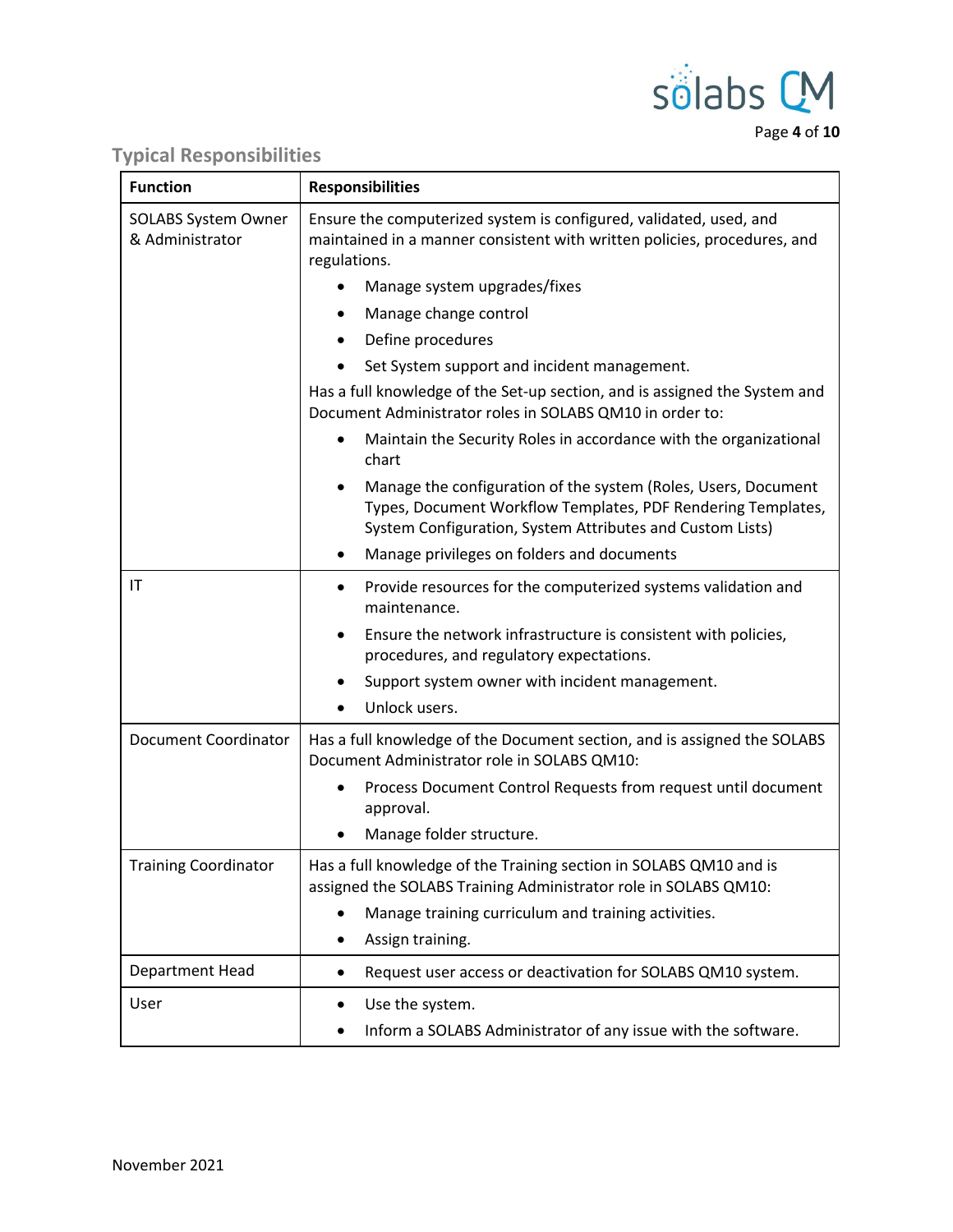

## <span id="page-4-1"></span>**User Management**

There are three types of **Users** available in **SOLABS QM10**. These are defined as **Account Types** when setting up the User and are associated with the following levels of access within the system.

- **Standard**: This Account Type is required for anyone who will perform transactions in the system, from Document Review/Approval to Task Completion, to Acting on a Process Workflow Task to Administration of the System.
- **Train ID**: This Account Type provides only view access to documents for training purposes. It is useful when you have users who will need no other access to the system or when you need to limit access for any reason.
- **External:** This Account Type can be used for contractors, auditors, or others outside the company, who may need access to view information and/or be involved in other assigned **SOLABS QM10** related interactions such as document review/approval. **NOTE:** They are not given access to **Search**  and any **Views** are limited to outstanding activities assigned to them.

## <span id="page-4-0"></span>**Role Management**

There are four types of **Roles** available in **SOLABS QM10.** Users can be assigned one or more as required. Role Management actions require assignment of the System Role **SOLABS System Administrator**.

| <b>Role Type</b>        | <b>Description</b>                                                                          |  |  |  |
|-------------------------|---------------------------------------------------------------------------------------------|--|--|--|
| <b>Security</b><br>Role | Assigned to defines what part(s) of the organization a user belongs to:<br>Department,      |  |  |  |
|                         | Sub-Department                                                                              |  |  |  |
|                         | Division                                                                                    |  |  |  |
|                         | Organization                                                                                |  |  |  |
|                         | Security Roles can be used to set Document privileges and are helpful in running Reports.   |  |  |  |
| <b>Function</b>         | Assigned to define the User's Job Title and/or other Function Role(s). Function Roles can   |  |  |  |
| Role                    | be used to define and assign required Training Activities and to establish meaning of       |  |  |  |
|                         | signature for document review/approval tasks and process tasks.                             |  |  |  |
| <b>Process</b>          | Associated with SOLABS QM Process APPs and assigned to define a User's responsibility       |  |  |  |
| Role                    | in a given process workflow. These roles are deployed with the Process APP at               |  |  |  |
|                         | installation and qualification and cannot be modified.                                      |  |  |  |
| System                  | Reserved for specific individuals involved in SOLABS System Administration activities.      |  |  |  |
| Role                    | SOLABS System Administrator - can manage Users, Roles and System                            |  |  |  |
|                         | Configurations.                                                                             |  |  |  |
|                         | SOLABS Document Administrator - can manage Custom Lists, System Attributes,<br>$\bullet$    |  |  |  |
|                         | Document types, Document Workflow Templates and PDF Rendering Templates.                    |  |  |  |
|                         | SOLABS Training Administrator - can create Curriculum and Training Activities,<br>$\bullet$ |  |  |  |
|                         | can manage training assignments.                                                            |  |  |  |
|                         | SOLABS Help Desk - can unlock users and reset passwords.                                    |  |  |  |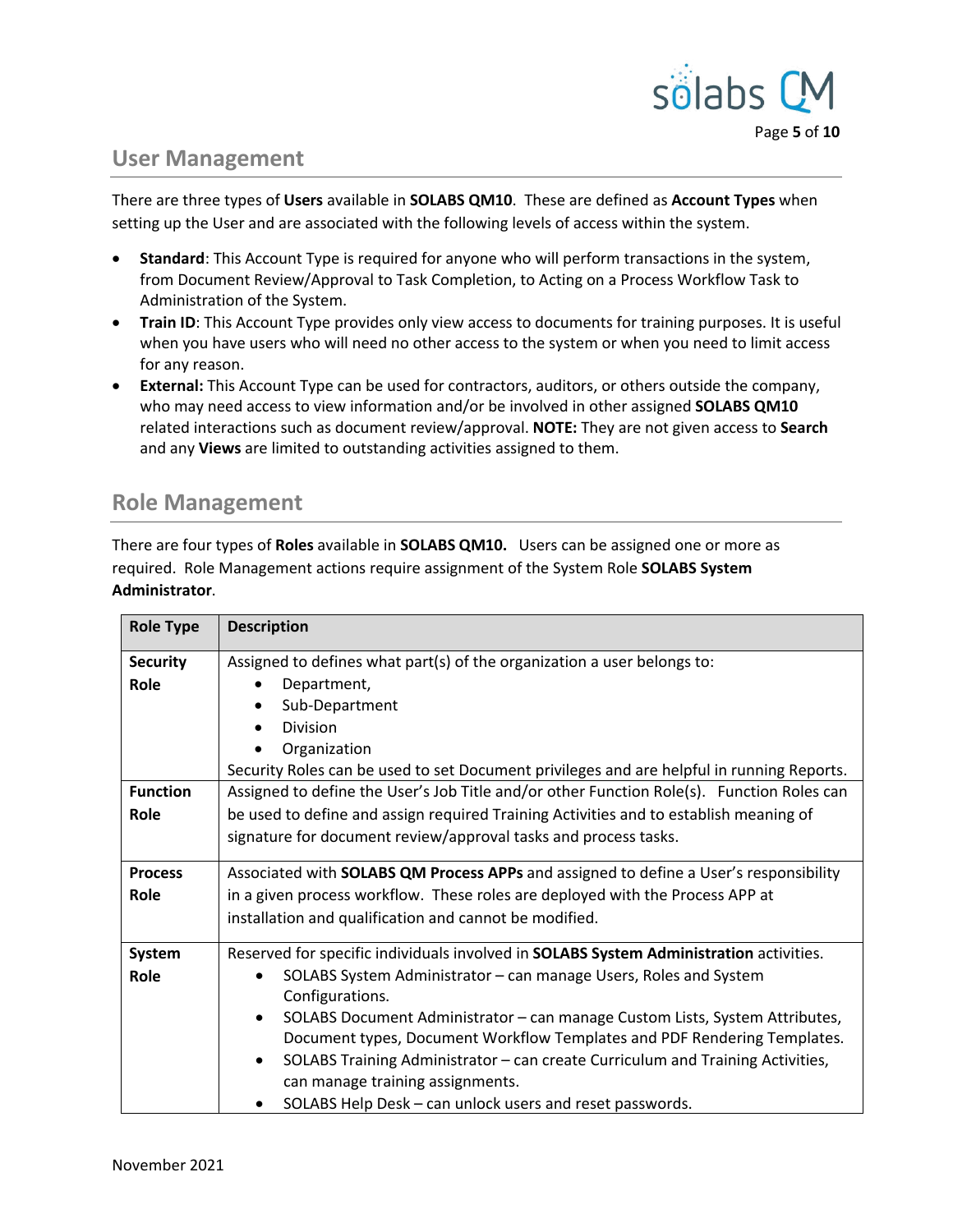

Page **6** of **10**

# <span id="page-5-1"></span>**Managing Privileges in the Document Section**

The **Privileges** settings define the type of access the Users have to the different folders and/or documents. This access is granted by Roles. When those Roles are assigned to a User, they then have the related Privileges.

By default, Users with the System Roles of SOLABS Document Administrator and SOLABS System Administrator have Full Control. Users with only the SOLABS General User role – Train ID Users for example – have the lowest Privilege of Read Only.

Privilege Levels in the Document Section:

- **Read Only** = Users with this privilege can view Approved & Effective documents or Approved, Not Effective documents assigned to them for training purposes.
- **Review/Approve** = Users can do the above as well as act on document Review or Approval tasks.
- **Modify** = Users with this privilege can do the above and can also create and modify documents.
- **Administer** = Users with this privilege can do all of the above and can also set privileges.

# <span id="page-5-0"></span>**Managing Privileges in the PROCESS Section**

For any of the SOLABS QM Process APPs, the major steps in the process are displayed in the Process Flowchart by dark-shaded boxes. These major steps are considered Primary Tasks in the process.

Decisions made by those involved in the process act to progress it to the next Step or return it to a prior Step. There are Process Roles that need to be assigned to the Users in SOLABS QM10 who will make the related decisions. If these Process Roles are not assigned to any Users, the Process workflow will not move forward or will instead be assigned to users with SOLABS System Administrator or SOLABS Document Administrator roles.

Process Roles are available with the deployment of a Process APP and can be assigned to Users by the SOLABS System Administrator.

Privilege Levels in the Process Section are described in the following table.

|                                             | Act On       | Act On & Reassign | Modify       | Administer   |
|---------------------------------------------|--------------|-------------------|--------------|--------------|
| <b>Start Process</b>                        | $\mathsf{X}$ | X                 | $\mathsf{x}$ | $\mathsf{X}$ |
| <b>View</b>                                 | X            | X                 | $\mathsf{x}$ | $\mathsf{X}$ |
| <b>Act On</b>                               | $\mathsf{X}$ | X                 | $\mathsf{x}$ | $\mathsf{X}$ |
| <b>Email Link</b>                           | $\mathsf{X}$ | X                 | $\mathsf{x}$ | $\mathsf{X}$ |
| <b>Get Link</b>                             | $\mathsf{X}$ | X                 | X            | $\mathsf{x}$ |
| <b>Link Documents to OPEN Processes</b>     | X            | X                 | X            | $\mathsf{x}$ |
| Link Processes to OPEN Processes            | X            | X                 | X            | $\mathsf{x}$ |
| <b>Modify Description on OPEN Processes</b> | X            | X                 | X            | $\mathsf{x}$ |
| <b>Remove Links on OPEN Processes</b>       | X            | X                 | X            | X            |
| <b>Summary Report</b>                       |              |                   |              |              |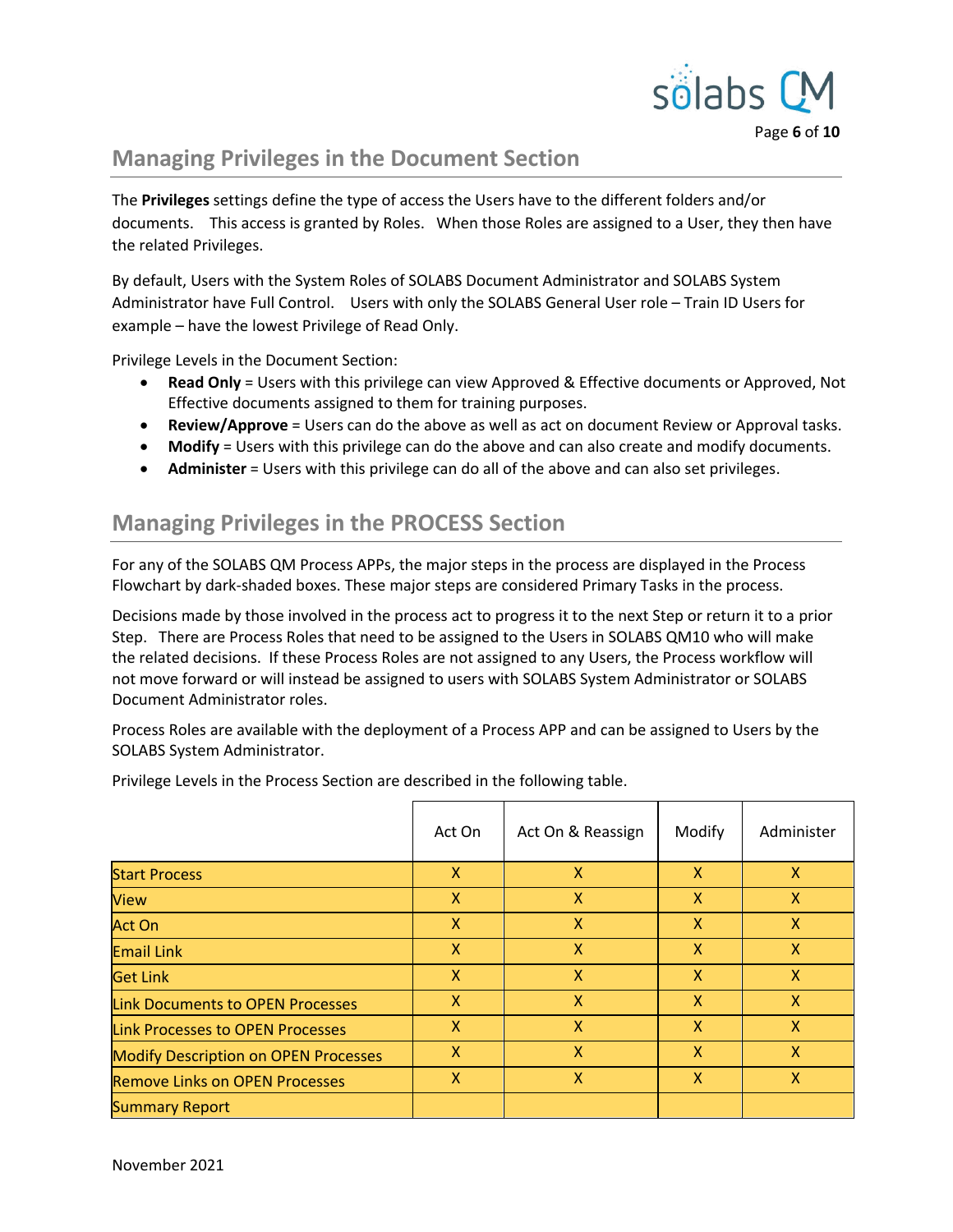

|                                               |              |   | Page 7 of 10 |
|-----------------------------------------------|--------------|---|--------------|
| <b>View Audit Trail</b>                       | $\mathsf{x}$ | X | х            |
| <b>Move Out of Waiting</b>                    | X            | X | X            |
| Reassign tasks currently assigned to me       | x            | x | х            |
| <b>Link Documents to CLOSED Processes</b>     |              | X | χ            |
| Link Processes to CLOSED Processes            |              | X | Χ            |
| <b>Modify Description on CLOSED Processes</b> |              | X | Χ            |
| Modify Values on OPEN process                 |              | X | Χ            |
| Reassign all process tasks                    |              | X | χ            |
| Cancel                                        |              |   | X            |
| <b>Manage Privileges</b>                      |              |   | Χ            |
| Modify values on CLOSED process               |              |   | Χ            |

# <span id="page-6-3"></span>**Maintenance of the SOLABS QM10 System Validated State**

The system validation and testing are performed according to the *SOLABS QM10 Validation Plan*. The following are considered as milestones that need to be achieved and/or practices that need to be embraced to obtain and maintain a validated state for the SOLABS QM10 system.

### <span id="page-6-2"></span>**System Ongoing Monitoring**

Ongoing monitoring of the incidents with the system is performed to assure that the whole system is under control during the "live" phase of the project. It is intended to ensure the quality and integrity of the data at the different steps of the data life cycle. Any issue that could have an impact on the quality or integrity of the data will be addressed and escalated as defined by applicable quality management SOPs.

### <span id="page-6-1"></span>**Change Control**

Any change made to SOLABS QM10 system once validated can compromise the validated state of the system. The company change control procedure will be followed to ensure that any proposed change to the system is evaluated for the impact on the validated state of the system and to determine revalidation activities (if any). If the original validated state will be impacted as a result of the change, revalidation activities are performed as described in the associated change request.

Any modification to the validated system should be approved by the SOLABS System Owner and a QA representative prior to its implementation into the production environment.

#### <span id="page-6-0"></span>**Periodic Review**

A periodic review of the SOLABS QM10 system should be done every year to verify that it remains compliant with regulatory requirements, fit for intended use and satisfies company policies and procedures. The following items should be part of the annual review:

Operation and maintenance documentation (CAPA and/or CC)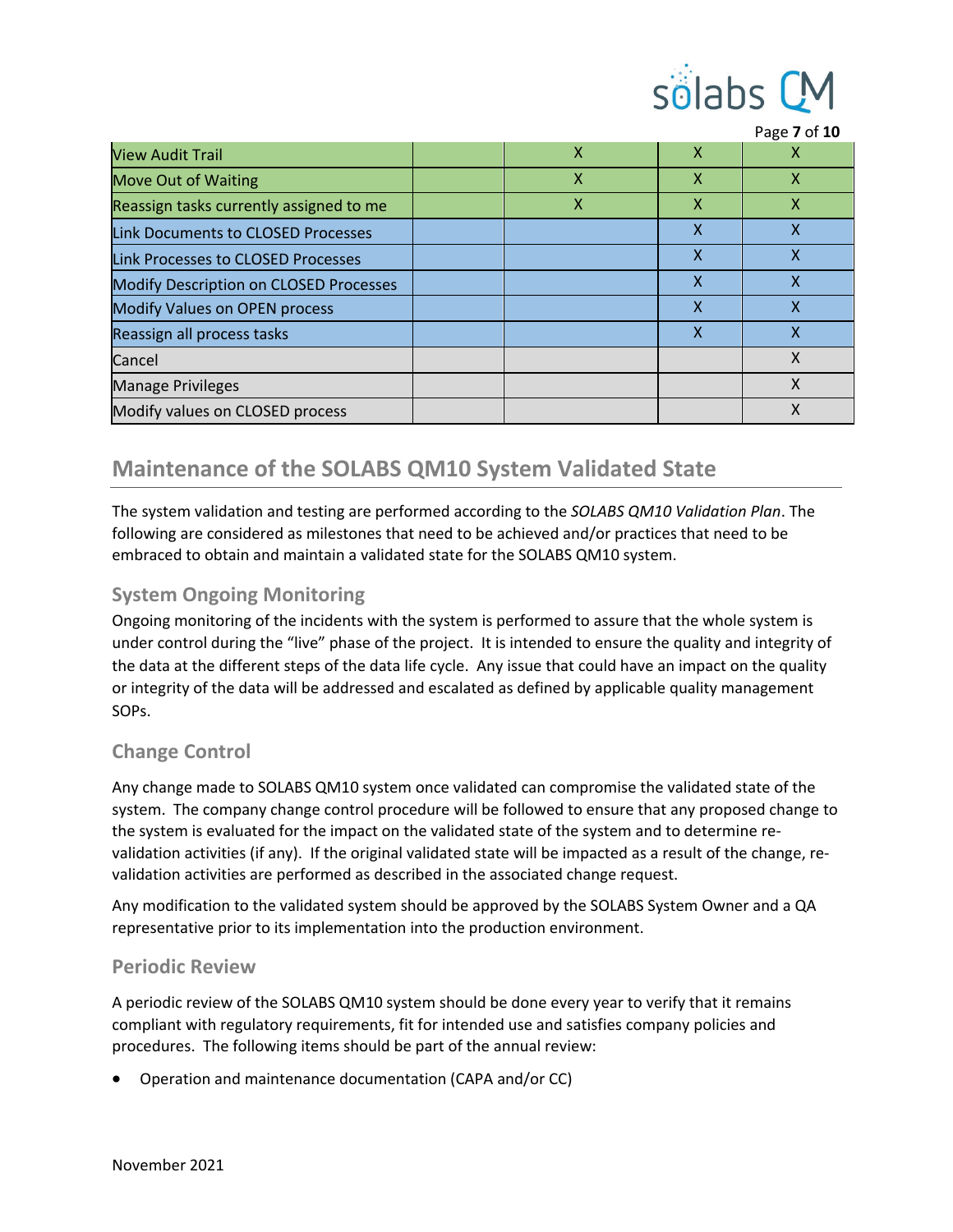

- System incident log
- Configuration Documents
- Any change in use of the system
- Outstanding actions from a validation report
- Outstanding actions from a previous review or audit
- System Security and Access Control (review of user access and training)
- Software and data backups are still in place and function effectively.

# <span id="page-7-4"></span>**Data Security and System Availability**

*Use this section to describe security depending on whether system is installed locally or hosted. Local installations would include physical access and controls. Information for hosted installations can be provided by SOLABS.*

SOLABS QM10 is installed locally/hosted remotely… System security is managed as follows…

<span id="page-7-3"></span>**Security**

<span id="page-7-2"></span>**Availability**

### <span id="page-7-1"></span>**Incident Management**

The SOLABS QM10 system has a lot of functionality and it is anticipated that software issues could potentially arise during use. Those incidents could prevent the users from using the software to complete their task or could affect the proper working of the software as described in the User and Functional Requirements. It is the responsibility of the users to inform a SOLABS Administrator of any issue with the software.

*The following sections are provided as examples but should be filled in according to company policies/procedures.*

#### <span id="page-7-0"></span>**SOLABS Support Desk**

For technical questions contact the local SOLABS System Administrator.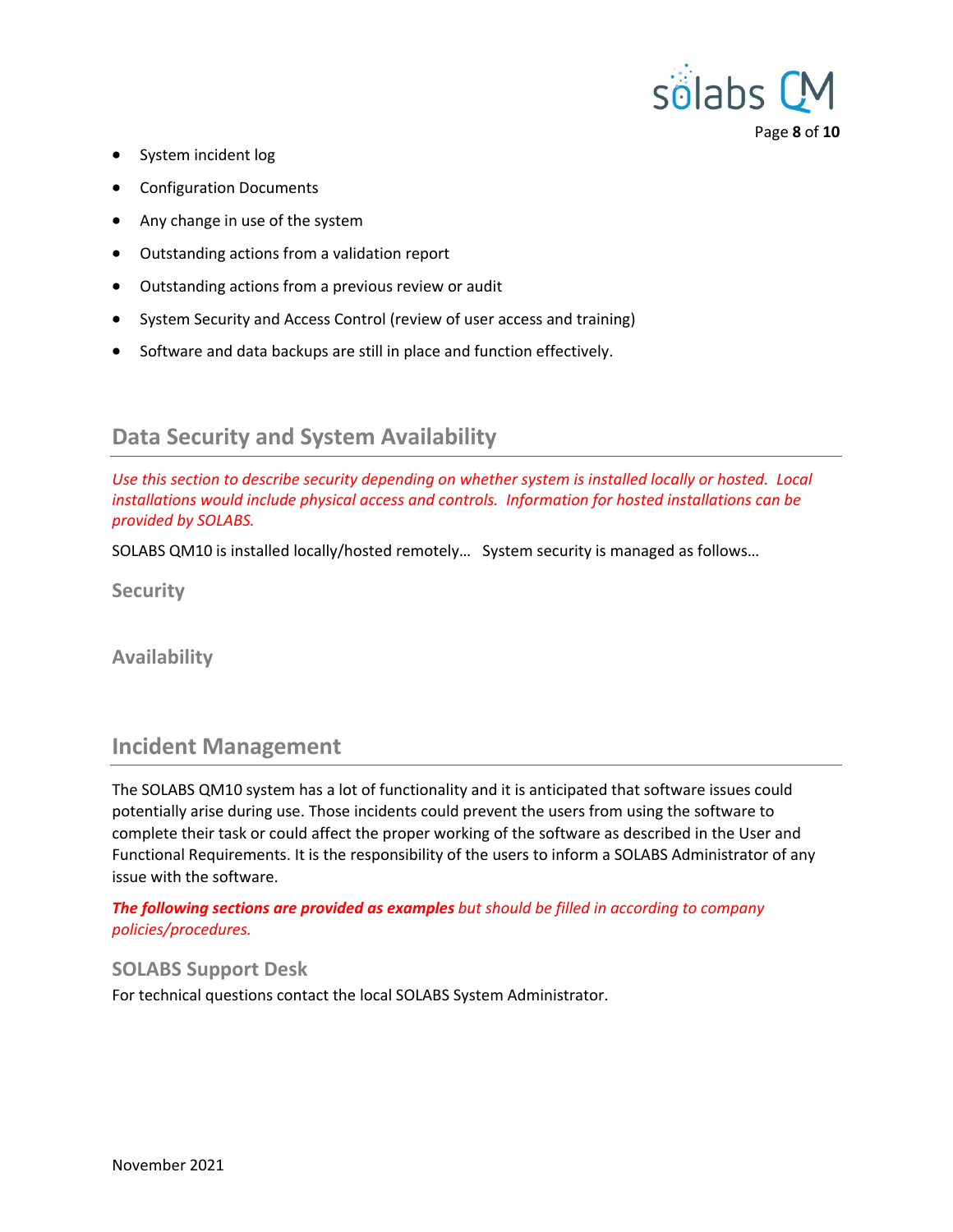

### <span id="page-8-0"></span>**Incidents Classification**

SOLABS system incidents are classified in 3 categories based on their severity:

- Level 1: Low-priority incidents; mainly standard service requests. It does not interrupt the business and can be worked around.
- Level 2: Medium-priority incidents affect a few users and interrupt work to some degree. May necessitate actions by IT or software vendor.
- Level 3: High-priority incidents affect a large number of users and interrupt business processes. Necessitate actions by IT or software vendor.

| Incident<br>Category | <b>Example of incidents</b>                                                                                                                                                                | Type of<br>incident             | Responsible                    | <b>Record in</b><br>Incident<br>log? |
|----------------------|--------------------------------------------------------------------------------------------------------------------------------------------------------------------------------------------|---------------------------------|--------------------------------|--------------------------------------|
| Level 1              | Account locked                                                                                                                                                                             | Standard<br>service<br>requests | <b>SOLABS Help Desk</b>        | No                                   |
| Level 1              | Cannot access documents or<br>participate in a review cycle -<br>privileges issue                                                                                                          | Standard<br>service<br>requests | <b>SOLABS</b><br>Administrator | No                                   |
| Level 1              | User cannot perform actions -<br>training issues                                                                                                                                           | Standard<br>service<br>requests | <b>SOLABS</b><br>Administrator | <b>No</b>                            |
| Level 2              | Malfunction that affects few users<br>and interrupt work to some degree<br>for example:<br>- Search function not working<br>- Document not converted to PDF<br>- Cannot confirm a training | Malfunction                     | System Owner                   | Yes                                  |
| Level 3              | Malfunction that affects a large<br>number of users and interrupts<br>work for example:<br>- System not responding<br>- Process not working (DOC, CC,<br>etc.)                             | Critical<br>Malfunction         | System Owner                   | Yes                                  |
|                      | - Cannot access any documents                                                                                                                                                              |                                 |                                |                                      |

The following table provide examples of incident classification: